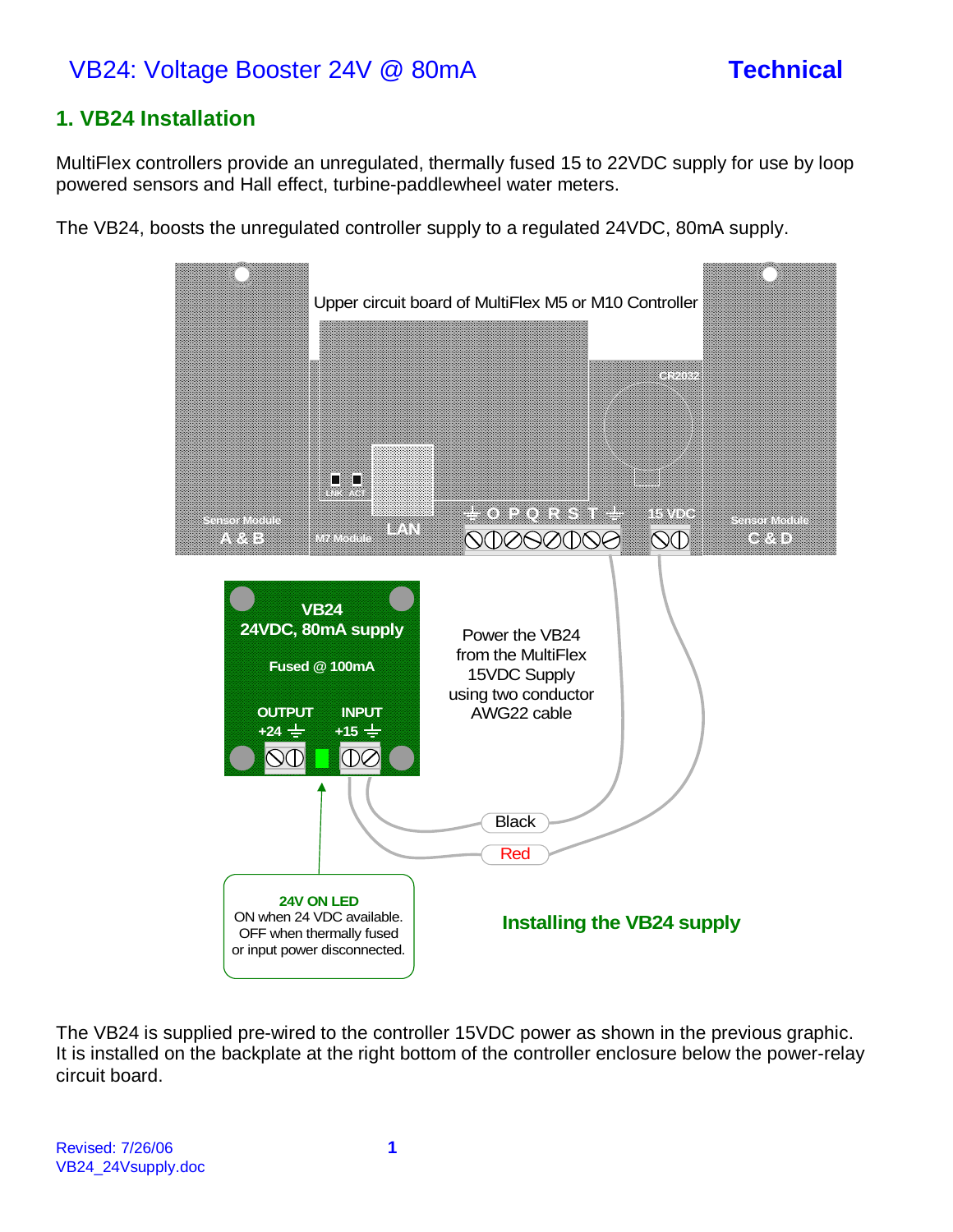# VB24: Voltage Booster 24V @ 80mA **Technical**

## **2. Cabling to Controller 4-20mA Inputs**

It's not necessary to wire the 4-20mA input driver ground terminals to the controller ground terminal since all grounds are internally connected.

The 24VDC supply negative is also the controller ground. So it's not necessary to connect the 24VDC output ground to the controller ground. No fault occurs if you wish to install ground terminal cabling.